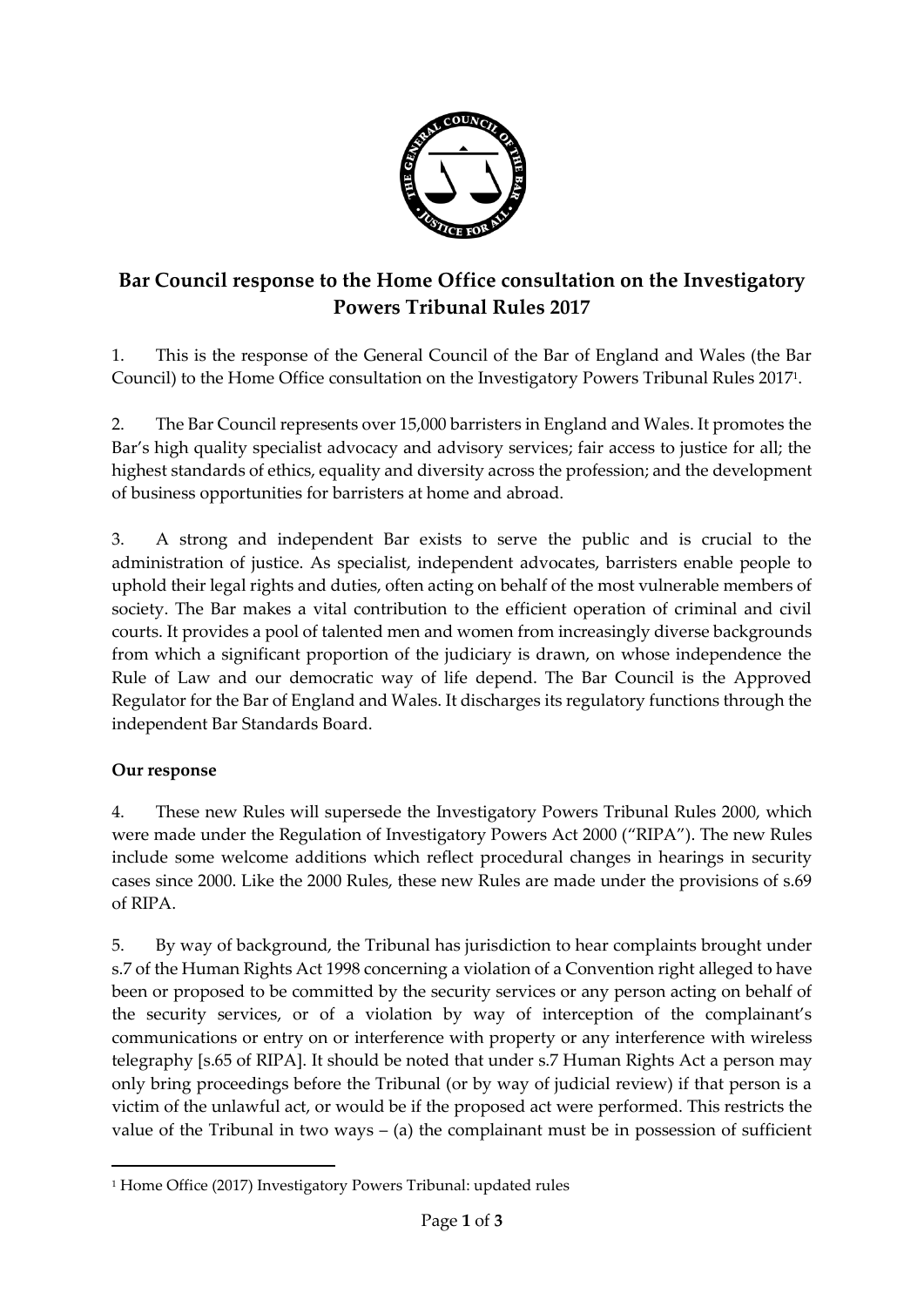material to demonstrate a violation, which is in practice difficult given the inherently and necessarily covert nature of the conduct involved, and (b) it precludes public interest actions by NGOs and other persons interested in maintaining democratic accountability but who do not qualify as "victims" for the purposes of s.7 of the Human Rights Act. However, whether Parliament will be willing to extend the jurisdiction of the Tribunal to others with an "interest" (to be defined) is speculative. In the light of the important rule of law issues raised in the UNISON case in the Supreme Court ([2017] UKSC @ [68]) this restriction does require reconsideration.

6. Those alleged to be responsible for the violation (and any other witness except the complainant) can be required to attend the Tribunal and give evidence on oath [Rule 13(2)]. A complainant is not compellable [Rule 13(3)] but the Tribunal does have the power to strike out an application for non-compliance with a direction [Rule 6(l)  $\&$  (m)], including a failure to provide further information [Rule 9(4)].

7. There are four novel provisions compared with the 2000 Rules –

8. Disclosure – the Tribunal can order the respondent to disclose to the complainant documents or information provided to the Tribunal by the respondent, or in appropriate case provide a gist or summary of such material [Rule 7(6)].

9. Hearings in the absence of one party – either complainant or respondent [Rule 10(1)]. Subject to that possibility, hearings must be in public and in the presence of the complainant [Rule 10(4)].

10. Counsel to the Tribunal - the Tribunal can appoint Counsel to the Tribunal to represent the interests of a complainant who is not legally represented or for that part of the proceedings when the complainant is excluded [Rule 12]. Counsel's duty will be to assist the Tribunal by identifying material to be disclosed to the complainant and making representations of fact and law on the complainant's behalf. Where Counsel identifies any arguable error of law by the Tribunal (which might be confined to what the Tribunal acknowledges to be an arguable error) Counsel must request that the Tribunal notifies the complainant of that error. Nothing is set out in the Rules as to the necessary qualifications for Counsel to the Tribunal, nor whether the complainant will have any choice over the appointment of Counsel. It is to be hoped that Counsel will be appointed from the ranks of Special Advocates, and those who are security cleared to act in Closed proceedings would be eligible to appear in cases where the complainant is excluded from the hearing and to determine disclosure of material the security services assert is too sensitive to disclose. It would be better if the qualifications necessary to be appointed as Counsel to the Tribunal were specified.

11. Appeal – Part 3 of the Rules sets out a procedure for applications for leave to appeal. These provisions implement a new s.67A of RIPA inserted by s.242 of the Investigatory Powers Act 2016. Appeal in England and Wales is to the Court of Appeal. An appeal will only be heard with leave of the tribunal from which the appeal is brought or of the Court of Appeal [s.67a(6)]. The Tribunal will determine in the first place whether leave to appeal should be granted [Rule 16]. In doing so, it must only grant leave if it considers that (a) the appeal would raise an important point of principle or practice, or (b) there is another compelling reason for granting leave [s.67A(7)].